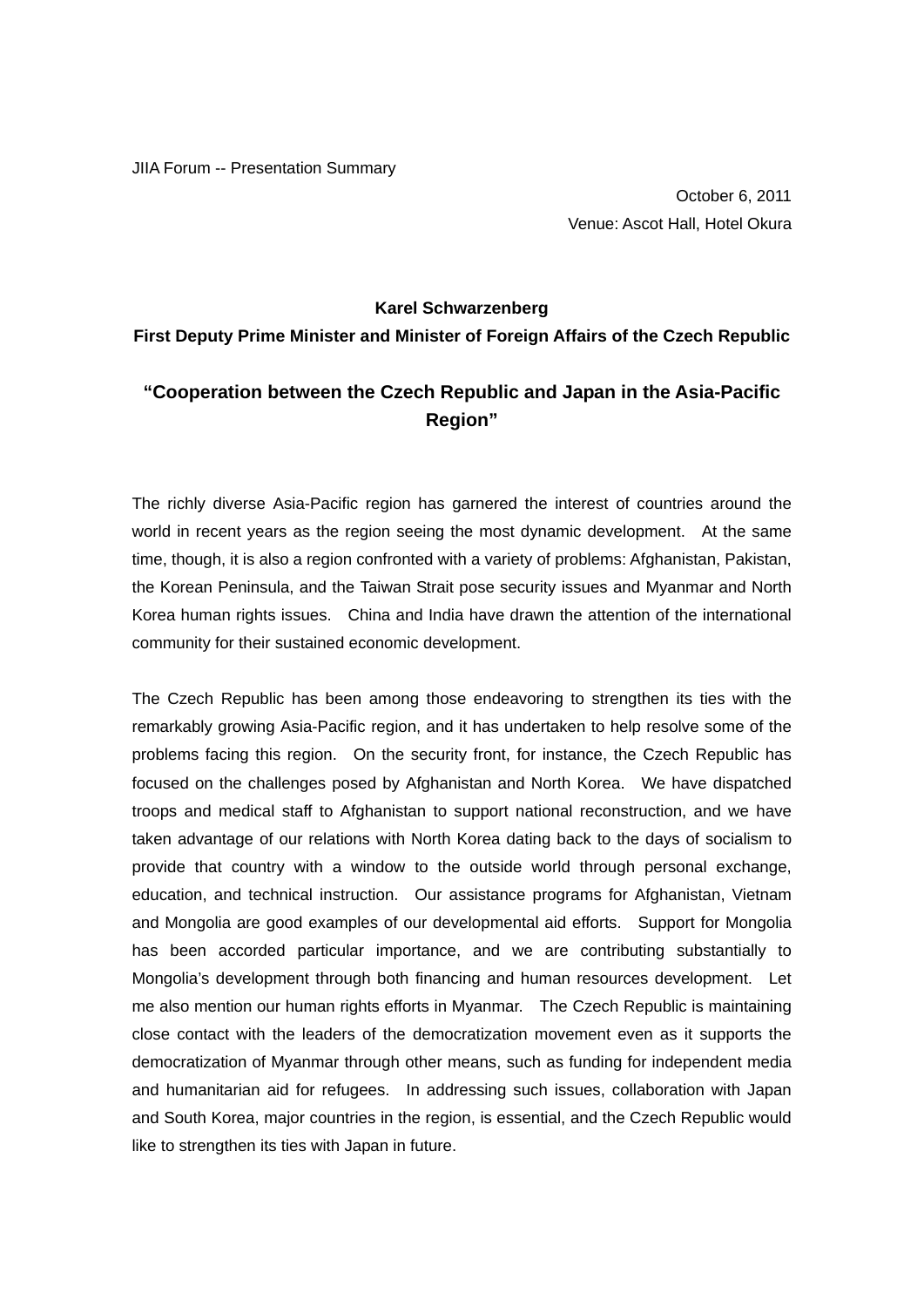Our relations with Japan have become markedly closer in the economic, political and even cultural realms. The Czech Republic has been the recipient of significant direct investment from Japan and has become an important partner for Japan in Central Europe. Japan's unique culture, history and peace policies have attracted the interest of a broad swath of the Czech public. Japan has taken particular note of the potential of the Czech Republic and the other countries of the Central European Visegrád Group (Hungary, Poland, Slovakia) and, prompted by the Japanese prime minister's August 2003 visit to the Czech Republic and Poland, has deepened cooperation in a number of areas: politics, economics, culture and tourism.

Establishing platforms for dialogue between countries is vital for regional stability. Such platforms are useful for overcoming historical frictions and disputes. Europe has a number of regional cooperation organizations, and I would like to briefly discuss one in which the Czech Republic is participating: the four-member Visegrád Group (Czech Republic, Hungary, Poland, and Slovakia).

The Visegrád Group is celebrating its  $20<sup>th</sup>$  anniversary in 2011, and in July of this year the Czech Republic assumed the Group's rotating presidency. The Visegrád Group was founded to curb the disruptions arising from systemic transition and improve the status of Group countries within Europe, to eliminate historical frictions between the member states, and to jointly undertaken negotiations on EU and NATO membership for the four countries. Although Group activities did stagnate for a time in the latter half of the 1990s, the four members all attained EU and NATO membership and the Group has effectively functioned as a regional cooperation framework within the EU. In recent years the Group has collaborated with the EU on an assortment of issues ranging from military cooperation to academic exchange, and the scope of Group activities has grown increasingly wide. The dynamism of Group efforts has boosted the status of the four members within the EU and helped strengthen the EU itself. The Group is also firming up its ties with the Benelux and Baltic countries and with other regional cooperation frameworks. The experiences of this Visegrád Group should provide hints on integration and democratization for other regions around the world, above all the western Balkan countries neighboring the Czech Republic and the countries belonging to the EU's Eastern Partnership (Armenia, Azerbaijan, Georgia, Moldova, Ukraine, Belarus).

In June 2011, the Visegrád Group launched the Visegrád 4 Eastern Partnership Program to